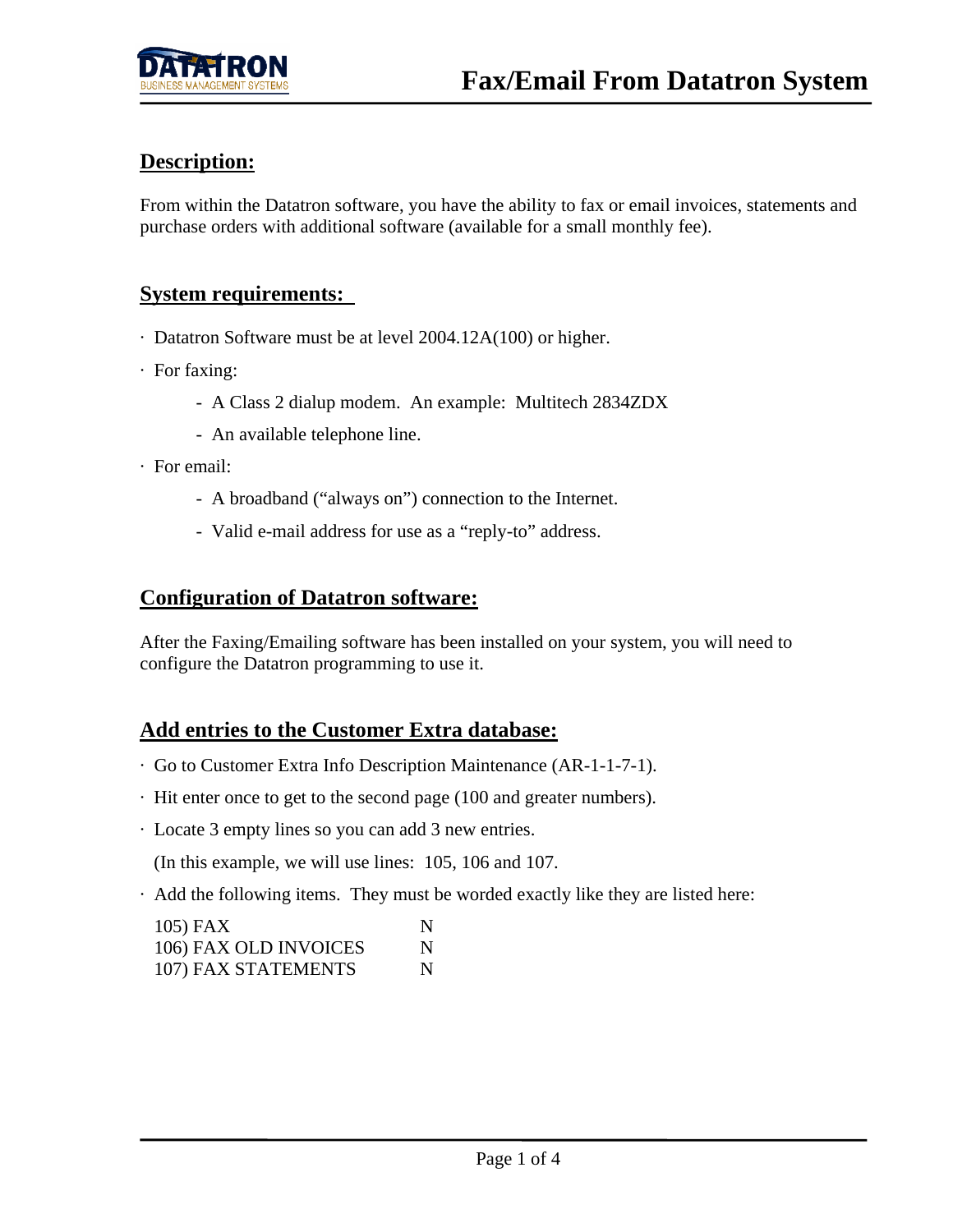#### **Adding fax numbers or email addresses in Customer Maintenance:**

- · Go to Customer Master File Maintenance Change/Inquire (AR-1-1-2).
- · Type in customer number, then enter until you see the lines you entered above.
- · Modify each line with the customer's fax number or email address.
	- · The fax number must be exactly as it needs to be dialed (include a "1" and an area code if necessary) or emailed (entire email address).
	- · Notice: The email address is currently limited to 24 characters.
	- · Some examples:

| $105$ ) FAX           | 15159875055             |
|-----------------------|-------------------------|
| 106) FAX OLD INVOICES | 15159875055             |
| 107) FAX STATEMENTS   | support@datatronltd.com |

#### **Add vendor fax numbers or email address in Vendor Maintenance:**

- · Go to Vendor Master File Maintenance Change/Inquire (AP-1-2).
- · Enter vendor number and enter once more to get to the second page.
- · Enter vendor's fax number or email address into Item 37 "Purchase Order Fax Info"
	- · The memo field may be left empty. You may use it to label each number or email address if there are multiple ones for a particular vendor.
- · The "FAX LPT#" field must be filled out and it MUST say "LPTF1".
- · Use "LPTF1" for both fax numbers and email addresses.
- · An example showing a fax and email entry:

|                                         | MEMO          | NUMBER                             | FAX LPT#                |
|-----------------------------------------|---------------|------------------------------------|-------------------------|
|                                         |               |                                    |                         |
| FAX 1<br>37.<br>FAX 2<br>FAX 3<br>FAX 4 | FMATI.<br>FAX | scott@autologue.com<br>15159875055 | LPTF1<br>T.PTF1<br>T.PT |

#### **Fax or email an invoice:**

- · Go to Print Chg/Cash Invc's / Interface To Statement Discount File (OE-8-21).
- · Choose "F) FAX INVOICES" for #1 Sort By.
- · If the Customer Extra record is set up correctly (see above), the customer's fax number or email address will be displayed after the customer's number has been entered for Line 6.
	- · Line "20) PRINTER" will also change to "LPTF1"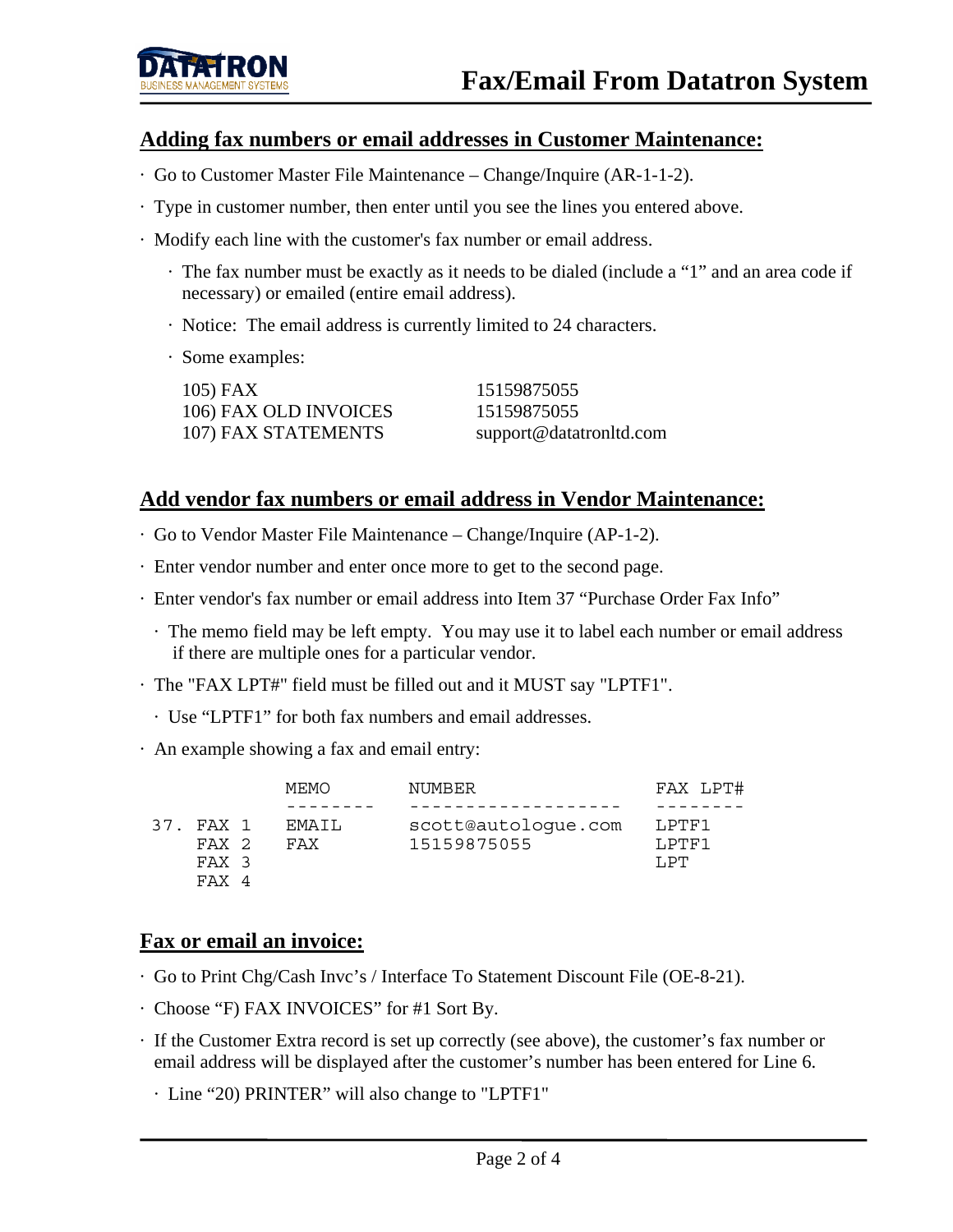## **Fax or email statements:**

- · Run statements as usual via Accts Receivable Statement Printing (AR-8-5).
- · Customers with something entered in their "FAX STATEMENTS" Customer Extra record will automatically have their statement sent to the number or email address recorded in that field.
- · A "STATEMENT FAXED" message will appear on the printed copy of the customer's statement.
- *Important note:* DO NOT change the printer number for Question #15 if Option "A" (Print, Auto Faxes, Updating) is chosen. If you need to send your printed statements to a different printer, make that change in A/R Define System Parameters (AR-16-2-5A) first and then re enter the statement program.

## **Fax or email purchase orders:**

- · The Outstanding Order Items Report (OE-9-13) is the program that is used to fax/email purchase orders.
	- · When "ALSO FAX ?" is answered "Y" for #32 on the 2nd screen of Automatic Ordering (OE-9-4), the program chains to the Outstanding Order Items Report for faxing/email.
- · Select "D. FAX ORDER" for Item 1.
- · After the PO has been selected, the fax or email address will be displayed and you will be asked if it is "OK?".
- · If you have multiple addresses and/or numbers set up, answer "N" until you see the one you want to use and then enter "Y" to continue.

## **Fax or email a "standard" ASCII text file:**

- · Back out to the "DOT" and "LOG" to the directory where the file is located that you want to fax.
- · Type a single command (at the dot) to send the desired file:
- · To fax:
	- · On LINUX, type: host faxspool –q <phonenumber> <filename>
	- · On IBM/AIX, type: host sendfax -nd <phonenumber> <filename>
- · To email:
	- · Type: host emaildt <email@address> <filename>